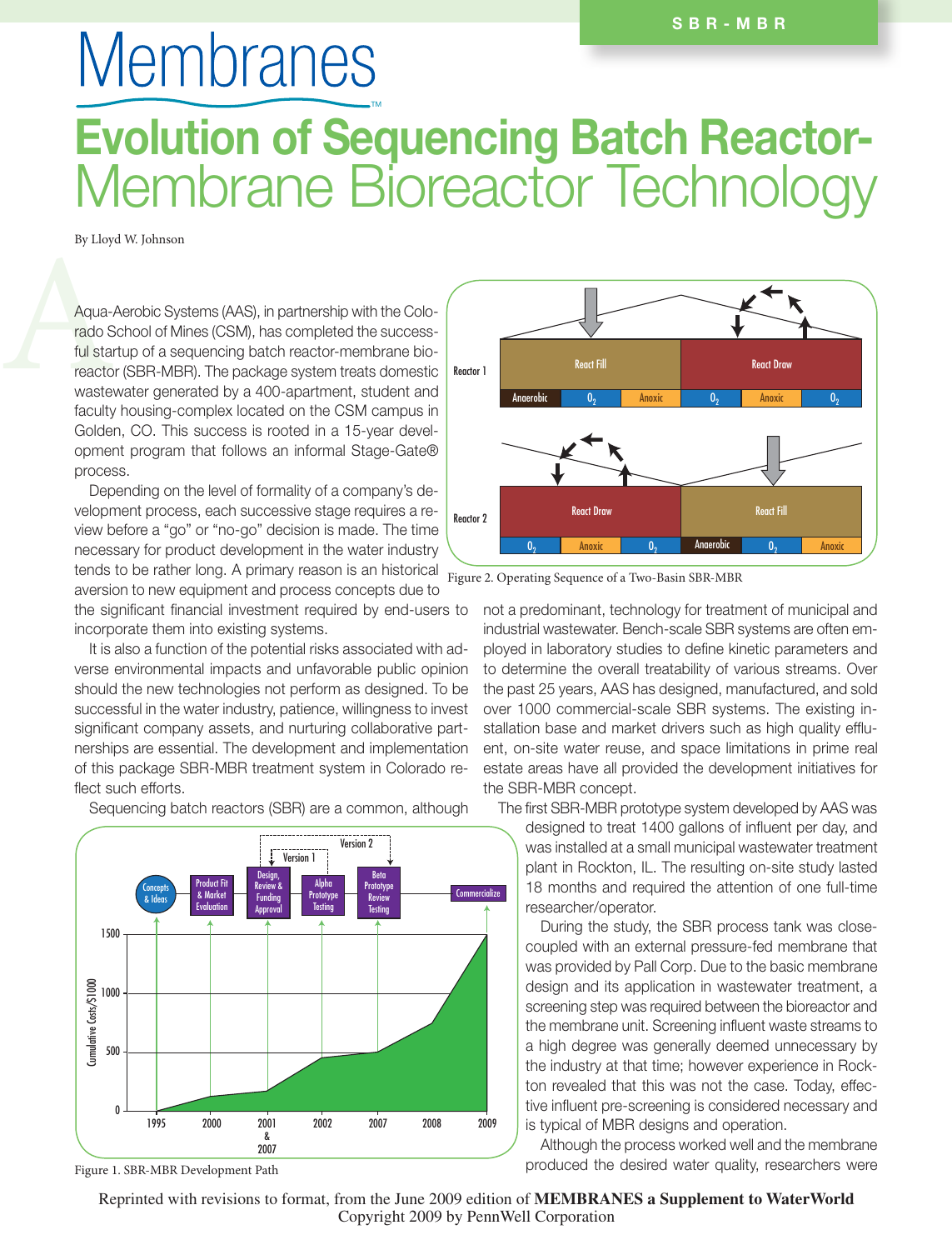

Figure 3. SBR-MBR Decentralized Installation at Colorado School of Mines

unable to substantially distinguish this technology combination from existing flow-through MBR systems in terms of higher flux capability and lower operational costs. A "no-go" decision was therefore made and the SBR-MBR development project was temporarily suspended, but on-going technology reviews continued through various avenues that included market investigations, plant visits, and collaborations with business partners that had been developed throughout the prototype study.

As noted, collaborative partnerships are key elements to success, and it was one such partnership that revitalized the SBR-MBR project. When Koch Membrane Systems (KMS) contacted AAS and provided access to Koch-PURON™ technology, AAS staff realized that they were in a position to com-

technical and competitive solution to address existing market needs. A second prototype system was then designed, and a subsequent study was initiated. The program was further enhanced by a perceived market driver for decentralized package treatment systems in water reuse applications.

In addition to other resources and services, the WateReuse Association (WRA) and the Water Environment Federation (WEF) provide excellent networking opportunities. It was through membership in these professional organizations that AAS met CSM professors Drs. Jorg Drewes and Tzahi Cath. Both CSM and AAS expressed mutual interest in, and recognized the potential long-term benefits of, a collaborative study with CSM Advanced Water Technology Center (AQ-WATEC) and Mines' Small Flows Program. A study plan was developed and approved, and the Golden,

CO, test site was identified.

During the design phase of the SBR-MBR development, AAS worked closely with CSM to prepare the site. This included adding a by-pass connection to the sewer line, installing an in-ground receiving/pre-settling tank, and providing utility con-



bine two unique technologies that offered a combined Figure 4. SBR System MLSS Values from Early February through mid-April, 2009



Figure 5. Removal Rate of Constituents from Early February through Mid-April, 2009

nections. This level of site preparation is not normally required since test locations are often at existing wastewater treatment facilities. The package prototype treatment plant was shipped to Golden in September 2008, and after four months of opera-